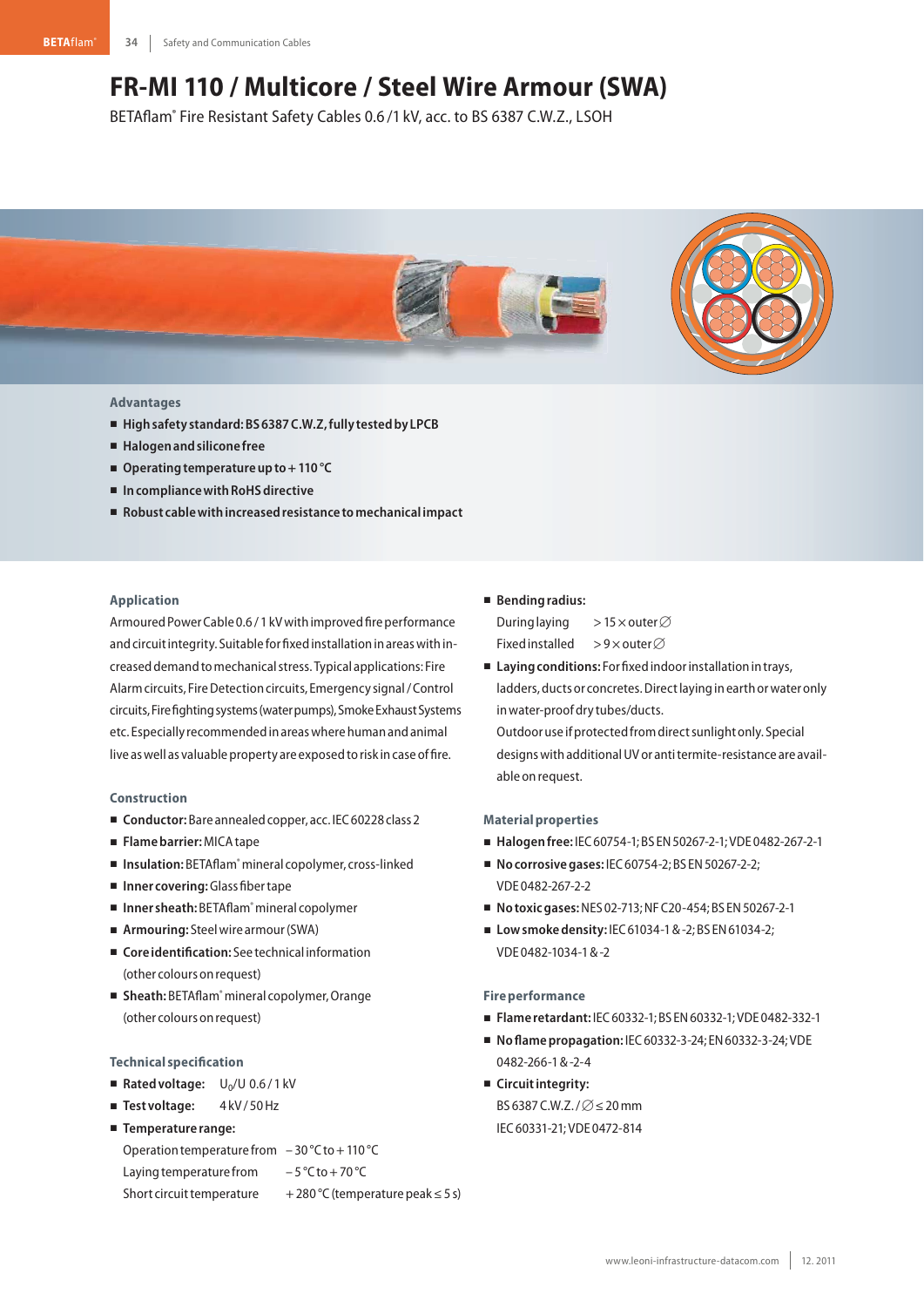| Cross<br>section | Part no.    | Number<br>of cores | Conductor<br>stranding               | Nominal<br>diameter<br>under SWA over SWA | Nominal<br>diameter | Nominal<br>thickness<br>sheath | Nominal<br>diameter<br>cable | Approx.<br>weight | Current Rating <sup>1</sup><br>1 phase <sup>2</sup> 3 phase <sup>2</sup> |                | AC Voltage Drop<br>$1$ phase <sup>2</sup><br>3 phase <sup>2</sup> |       | Fire Load    |
|------------------|-------------|--------------------|--------------------------------------|-------------------------------------------|---------------------|--------------------------------|------------------------------|-------------------|--------------------------------------------------------------------------|----------------|-------------------------------------------------------------------|-------|--------------|
| mm <sup>2</sup>  | <b>LSA</b>  |                    | $n \times \varnothing$ mm            | mm                                        | $\varnothing$ mm    | mm                             | $\varnothing$ mm             | kg/km             | $\mathsf{A}$                                                             | $\overline{A}$ | mV/Am                                                             | mV/Am | kWh/m        |
| 2.5              | 224529      | $2C+E$             | $7\times0.68$                        | 11.5                                      | 15.3                | 1.8                            | 18.9                         | 929               | 36                                                                       |                | 15.36                                                             |       | 0.81         |
| 2.5              | Ø           | 3C                 | $7\times0.68$                        | 11.5                                      | 15.3                | 1.8                            | 18.9                         | 929               |                                                                          | 32             |                                                                   | 13.30 | 0.81         |
| 2.5              | 301914      | $3C + E$           | $7\times0.68$                        | 12.9                                      | 16.7                | 1.8                            | 20.3                         | 1070              |                                                                          | 32             |                                                                   | 13.30 | 0.96         |
| 2.5              | 301915      | 4C                 | $7 \times 0.68$                      | 12.9                                      | 16.7                | 1.8                            | 20.3                         | 1070              |                                                                          | 32             |                                                                   | 13.30 | 0.96         |
| 2.5              | Ø           | $4C + E$           | $7\times0.68$                        | 14.1                                      | 17.9                | 1.8                            | 21.5                         | 1205              |                                                                          |                |                                                                   |       | 1.10         |
|                  |             |                    |                                      |                                           |                     |                                |                              |                   |                                                                          |                |                                                                   |       |              |
| 4                | 224530      | $2C+E$             | $7\times0.85$                        | 13.1                                      | 16.9                | 1.8                            | 20.5                         | 1084              | 49                                                                       |                | 9.64                                                              |       | 0.94         |
| 4                | 303204      | 3C                 | $7 \times 0.85$                      | 13.1                                      | 16.9                | 1.8                            | 20.5                         | 1084              |                                                                          | 42             |                                                                   | 8.34  | 0.94         |
| 4                | 301916      | $3C+E$             | $7 \times 0.85$                      | 14.6                                      | 16.6                | 1.8                            | 20.2                         | 953               |                                                                          | 42             |                                                                   | 8.34  | 1.12         |
| 4                | 224536      | 4C                 | $7 \times 0.85$                      | 14.6                                      | 16.6                | 1.8                            | 20.2                         | 953               |                                                                          | 42             |                                                                   | 8.34  | 1.12         |
| 4                | Ø           | $4C + E$           | $7 \times 0.85$                      | 16.2                                      | 18.2                | 1.8                            | 21.8                         | 1085              |                                                                          |                |                                                                   |       | 1.32         |
|                  |             |                    |                                      |                                           |                     |                                |                              |                   |                                                                          |                |                                                                   |       |              |
| 6                | 224531      | $2C+E$             | $7 \times 1.04$                      | 14.7                                      | 16.7                | 1.8                            | 20.3                         | 956               | 63                                                                       |                | 6.60                                                              |       | 1.09         |
| 6                | Ø           | 3C                 | $7 \times 1.04$                      | 14.7                                      | 16.7                | 1.8                            | 20.3                         | 956               |                                                                          | 54             |                                                                   | 5.63  | 1.09         |
| 6                | 301917      | $3C+E$             | $7 \times 1.04$                      | 16.3                                      | 18.3                | 1.8                            | 21.9                         | 1106              |                                                                          | 54             |                                                                   | 5.63  | 1.29         |
| 6                | 301918      | 4C                 | $7 \times 1.04$                      | 16.3                                      | 18.3                | 1.8                            | 21.9                         | 1106              |                                                                          | 54             |                                                                   | 5.63  | 1.29         |
| 6                | Ø           | $4C + E$           | $7 \times 1.04$                      | 18.1                                      | 20.1                | 1.8                            | 23.7                         | 1315              |                                                                          |                |                                                                   |       | 1.55         |
|                  |             |                    |                                      |                                           |                     |                                |                              |                   |                                                                          |                |                                                                   |       |              |
| 10               | 301919      | $2C+E$             | $7 \times 1.32$                      | 18.4                                      | 20.4                | 1.8                            | 24.0                         | 1372              | 86                                                                       |                | 3.95                                                              |       | 1.65         |
| 10               | 303203      | 3C                 | $7 \times 1.32$                      | 18.4                                      | 20.4                | 1.8                            | 24.0                         | 1372              |                                                                          | 75             |                                                                   | 3.42  | 1.65         |
| 10               | Ø           | $3C + E$           | $7 \times 1.32$                      | 20.2                                      | 22.2                | 1.8                            | 25.8                         | 1552              |                                                                          | 75             |                                                                   | 3.42  | 1.79         |
| 10<br>10         | 224537<br>Ø | 4C<br>$4C + E$     | $7 \times 1.32$<br>$7 \times 1.32$   | 20.2<br>22.1                              | 22.2<br>24.1        | 1.8<br>1.8                     | 25.8<br>27.7                 | 1552<br>1817      |                                                                          | 75             |                                                                   | 3.42  | 1.79<br>2.08 |
|                  |             |                    |                                      |                                           |                     |                                |                              |                   |                                                                          |                |                                                                   |       |              |
| 16               | 224532      | $2C + E$           | $7 \times 1.72$                      | 20.4                                      | 22.4                | 1.8                            | 26.0                         | 1673              | 115                                                                      |                | 2.56                                                              |       | 1.87         |
| 16               | Ø           | $3C + E$           | $7 \times 1.72$                      | 22.3                                      | 24.3                | 1.8                            | 27.9                         | 1907              |                                                                          | 100            |                                                                   | 2.21  | 2.00         |
| 16               | 224538      | 4C                 | $7 \times 1.72$                      | 22.3                                      | 24.3                | 1.8                            | 27.9                         | 1907              |                                                                          | 100            |                                                                   | 2.21  | 2.00         |
| 16               | Ø           | $4C + E$           | $7 \times 1.72$                      | 24.5                                      | 26.5                | 1.8                            | 30.1                         | 2264              |                                                                          |                |                                                                   |       | 2.35         |
|                  |             |                    |                                      |                                           |                     |                                |                              |                   |                                                                          |                |                                                                   |       |              |
| 25               | 224533      | $2C+E$             | $7 \times 2.15$                      | 23.6                                      | 25.6                | 1.8                            | 29.2                         | 2200              | 149                                                                      |                | 1.69                                                              |       | 2.31         |
| 25               | 303202      | 3C                 | $7 \times 2.15$                      | 26.2                                      | 29.0                | 1.8                            | 32.6                         | 2976              |                                                                          | 127            |                                                                   | 1.46  | 2.72         |
| 25               | Ø           | $3C+E$             | $7 \times 2.15$                      | 26.2                                      | 29.0                | 1.8                            | 32.6                         | 2976              |                                                                          | 127            |                                                                   | 1.46  | 2.72         |
| 25               | 224539      | 4C                 | $7 \times 2.15$                      | 26.2                                      | 29.0                | 1.8                            | 32.6                         | 2976              |                                                                          | 127            |                                                                   | 1.46  | 2.72         |
| 25               | Ø           | $4C + E$           | $7 \times 2.15$                      | 29.0                                      | 31.8                | 1.8                            | 35.4                         | 3405              |                                                                          |                |                                                                   |       | 2.99         |
|                  |             |                    |                                      |                                           |                     |                                |                              |                   |                                                                          |                |                                                                   |       |              |
| 35               | 301920      | $2C+E$             | $7 \times 2.52$                      | 26.1                                      | 28.9                | 1.8                            | 32.5                         | 2931              | 185                                                                      |                | 1.26                                                              |       | 2.59         |
| 35               | Ø           | $3C + E$           | $7 \times 2.52$                      | 29.1                                      | 31.9                | 1.8                            | 35.5                         | 3588              |                                                                          | 158            |                                                                   | 1.10  | 3.11         |
| 35               | 223874      | 4C                 | $7 \times 2.52$                      | 29.1                                      | 31.9                | 1.8                            | 35.5                         | 3588              |                                                                          | 158            |                                                                   | 1.10  | 3.11         |
| 35               | Ø           | $4C + E$           | $7 \times 2.52$                      | 32.7                                      | 35.5                | 1.8                            | 39.1                         | 4370              |                                                                          |                |                                                                   |       | 3.83         |
|                  |             |                    |                                      |                                           |                     |                                |                              |                   |                                                                          |                |                                                                   |       |              |
| 50               | 223871      | $2C+E$             | $19 \times 1.79$                     | 29.9                                      | 32.7                | 1.8                            | 36.3                         | 3677              | 225                                                                      |                | 0.99                                                              |       | 3.20         |
| 50               | Ø           | $3C + E$           | $19\times1.79$                       | 33.5                                      | 36.3                | 1.8                            | 39.9                         | 4561              |                                                                          | 198            |                                                                   | 0.85  | 3.91         |
| 50               | 223875      | 4C                 | $19 \times 1.79$                     | 33.5                                      | 36.3                | 1.8                            | 39.9                         | 4561              |                                                                          | 198            |                                                                   | 0.85  | 3.91         |
| 70               | 223872      |                    |                                      |                                           | 36.8                | 1.8                            | 40.4                         | 4708              | 284                                                                      |                | 0.74                                                              |       | 3.90         |
| 70               | 223873      | $2C+E$<br>3C       | $19 \times 2.15$<br>$19 \times 2.15$ | 34.0<br>34.0                              | 36.8                | 1.8                            | 40.4                         | 4708              | 284                                                                      |                | 0.74                                                              |       | 3.90         |
| 70               | Ø           | $3C + E$           | $19 \times 2.15$                     | 37.9                                      | 40.7                | 2.1                            | 44.9                         | 5863              |                                                                          | 246            |                                                                   | 0.64  | 4.63         |
| 70               | 301921      | 4C                 | $19 \times 2.15$                     | 37.9                                      | 40.7                | 2.1                            | 44.9                         | 5863              |                                                                          | 246            |                                                                   | 0.64  | 4.63         |
| 95               | 224535      | $2C+E$             | $19 \times 2.52$                     | 39.3                                      | 42.1                | 2.1                            | 46.3                         | 6120              | 352                                                                      |                | 0.58                                                              |       | 5.12         |
| 95               | 301922      | $3C + E$           | $19 \times 2.52$                     | 43.1                                      | 45.9                | 2.1                            | 50.1                         | 7534              |                                                                          | 298            |                                                                   | 0.50  | 6.02         |
| 95               | 223876      | 4C                 | $19 \times 2.52$                     | 43.1                                      | 45.9                | 2.1                            | 50.1                         | 7534              |                                                                          | 298            |                                                                   | 0.50  | 6.02         |
|                  |             |                    |                                      |                                           |                     |                                |                              |                   |                                                                          |                |                                                                   |       |              |
| 120              | Ø           | $2C+E$             | $37 \times 2.02$                     | 40.1                                      | 42.9                | 2.1                            | 47.1                         | 7025              | 410                                                                      |                | 0.49                                                              |       | 5.43         |
| 120              | Ø           | $3C+E$             | $37 \times 2.02$                     | 48.2                                      | 51.0                | 2.5                            | 56.0                         | 9248              |                                                                          | 346            |                                                                   | 0.43  | 7.04         |
| 120              | 301923      | 4C                 | $37 \times 2.02$                     | 48.2                                      | 51.0                | 2.5                            | 56.0                         | 9248              |                                                                          | 346            |                                                                   | 0.43  | 7.04         |
|                  |             |                    |                                      |                                           |                     |                                |                              |                   |                                                                          |                |                                                                   |       |              |
| 150              | Ø           | $2C+E$             | $37 \times 2.23$                     | 47.6                                      | 50.4                | 2.5                            | 55.4                         | 8739              | 473                                                                      |                | 0.44                                                              |       | 6.76         |
| 150              | Ø           | $3C + E$           | $37 \times 2.23$                     | 53.1                                      | 55.9                | 2.5                            | 60.9                         | 11035             |                                                                          | 399            |                                                                   | 0.38  | 8.73         |
| 150              | 223877      | 4C                 | $37 \times 2.23$                     | 53.1                                      | 55.9                | 2.5                            | 60.9                         | 11035             |                                                                          | 399            |                                                                   | 0.38  | 8.73         |
|                  |             |                    |                                      |                                           |                     |                                |                              |                   |                                                                          |                |                                                                   |       |              |

 $\varnothing$  = Onrequest 1 AC circuit, max. conductor temperature 90 °C

2 Opentray,touching